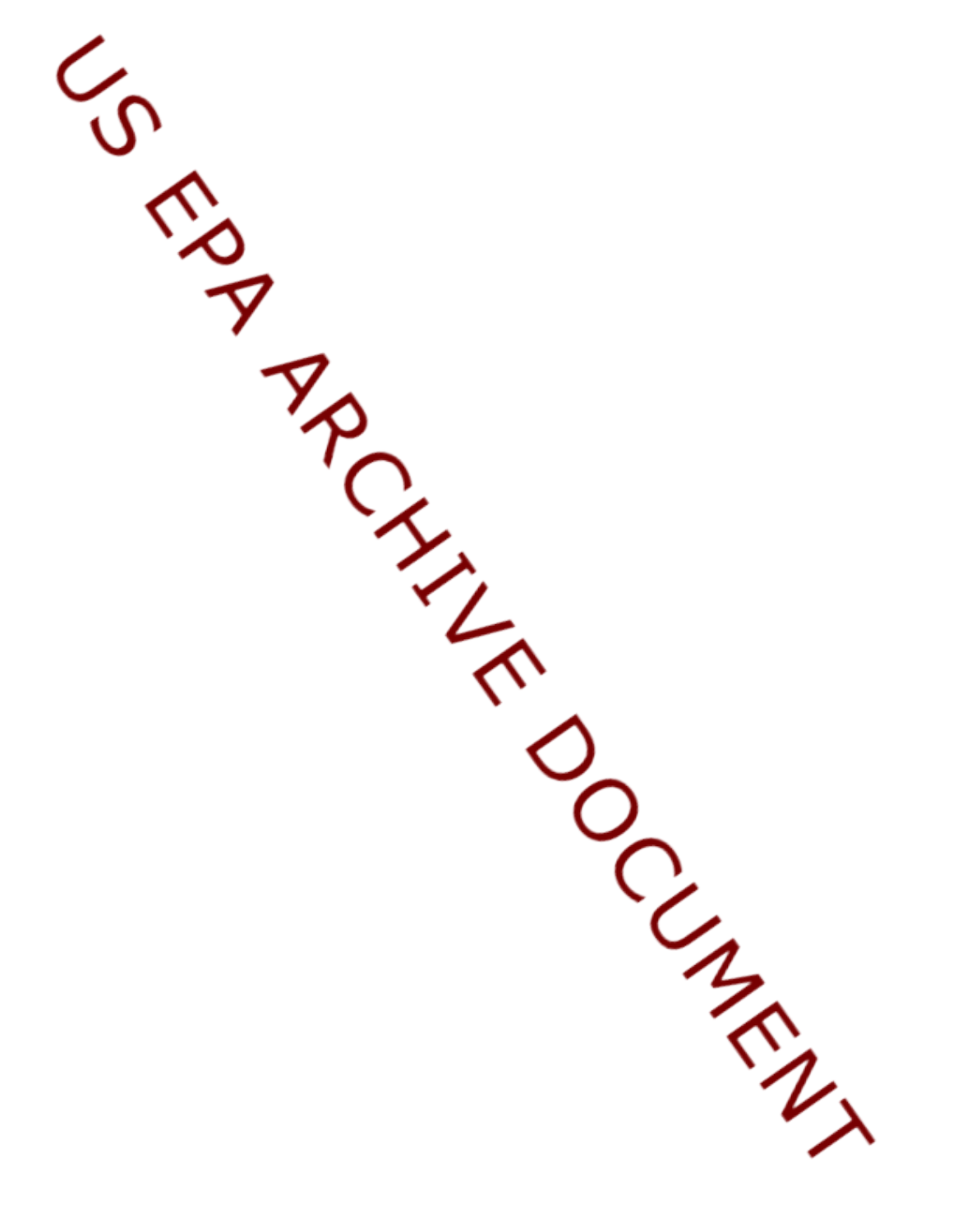## **THE ENVIRONMENTAL TECHNOLOGY VERIFICATION**







# **ETV Joint Verification Statement**

| AMBIENT HYDROGEN SULFIDE ANALYZER                                                              |                                             |
|------------------------------------------------------------------------------------------------|---------------------------------------------|
| <b>MEASURING HYDROGEN SULFIDE</b><br><b>CONCENTRATIONS AT A SWINE FINISHING</b><br><b>FARM</b> |                                             |
| APSA-360                                                                                       |                                             |
| Horiba Instruments, Inc.                                                                       |                                             |
| 17671 Armstrong Avenue                                                                         | PHONE: 949-250-4811<br>949-476-1293<br>FAX: |
| www.hii.horiba.com/<br>dick.bates@horiba.com                                                   |                                             |
|                                                                                                | Irvine, California 92614                    |

The U.S. Environmental Protection Agency (EPA) supports the Environmental Technology Verification (ETV) Program to facilitate the deployment of innovative or improved environmental technologies through performance verification and dissemination of information. The goal of the ETV Program is to further environmental protection by accelerating the acceptance and use of improved and cost-effective technologies. ETV seeks to achieve this goal by providing high-quality, peer-reviewed data on technology performance to those involved in the design, distribution, financing, permitting, purchase, and use of environmental technologies. Information and ETV documents are available at www.epa.gov/etv.

ETV works in partnership with recognized standards and testing organizations, with stakeholder groups (consisting of buyers, vendor organizations, and permitters), and with individual technology developers. The program evaluates the performance of innovative technologies by developing test plans that are responsive to the needs of stakeholders, conducting field or laboratory tests (as appropriate), collecting and analyzing data, and preparing peer-reviewed reports. All evaluations are conducted in accordance with rigorous quality assurance (QA) protocols to ensure that data of known and adequate quality are generated and that the results are defensible.

The Advanced Monitoring Systems (AMS) Center, one of six verification centers under ETV, is operated by Battelle in cooperation with EPA's National Exposure Research Laboratory. In collaboration with the U.S. Department of Agriculture (USDA) and Applied Measurement Science, the AMS Center evaluated the performance of hydrogen sulfide  $(H<sub>2</sub>S)$  monitors to measure ambient  $H<sub>2</sub>S$  concentrations. This verification statement provides a summary of the test results for the Horiba Instruments, Inc., APSA-360 ambient H<sub>2</sub>S analyzer.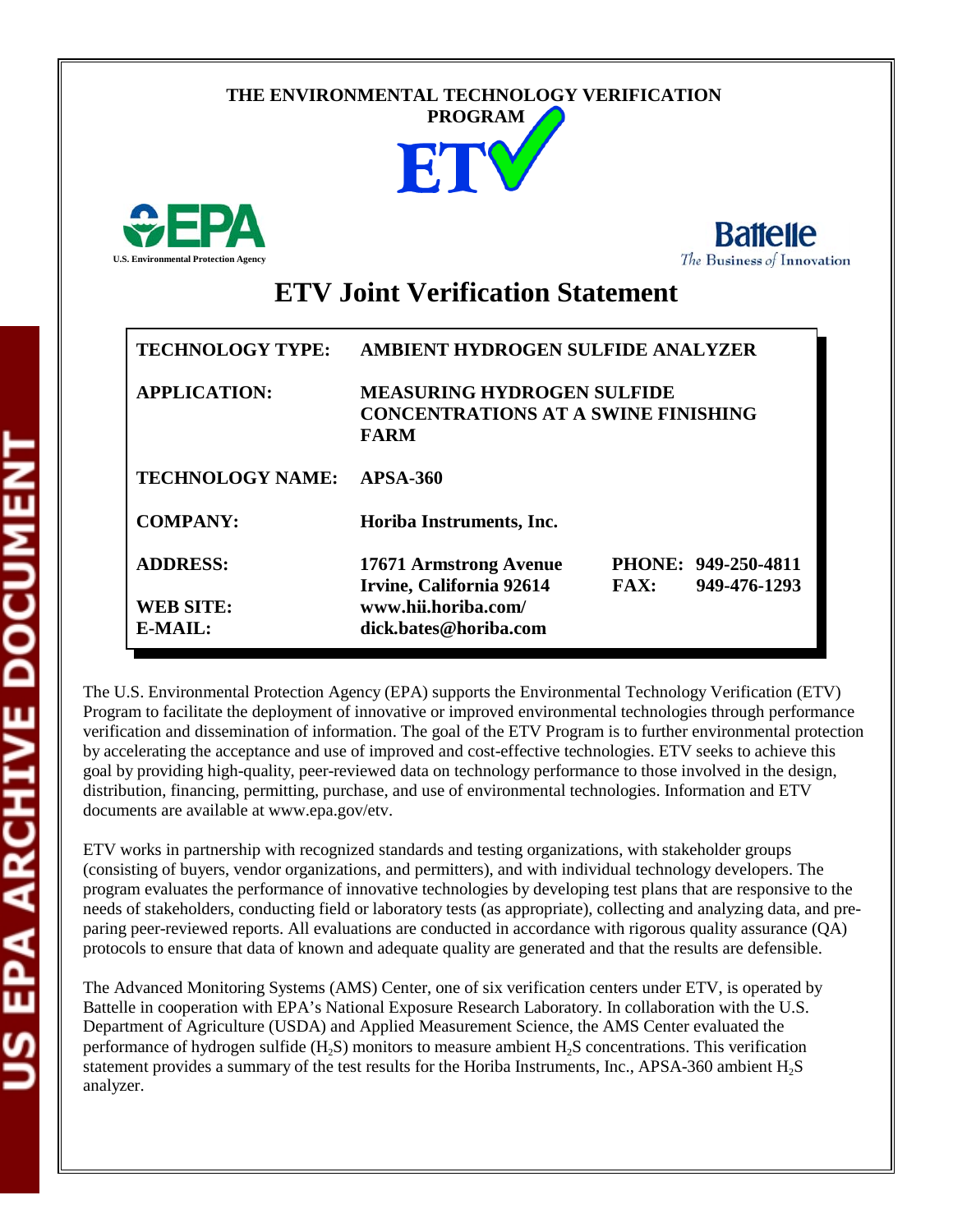### **VERIFICATION TEST DESCRIPTION**

The objective of this verification test was to evaluate the APSA-360's performance in measuring gaseous H<sub>2</sub>S in ambient air at an animal feeding operation (AFO). The verification test was conducted between April 25 and June 3, 2005, at a swine finishing farm near Ames, Iowa; the APSA-360 operated at the test site from May 16 through June 3, 2005 (Weeks 4, 5, and 6 of the verification test). This site was selected to provide realistic testing conditions and was expected to exhibit a wide range of H<sub>2</sub>S concentrations during the test period. The verification test was designed to evaluate accuracy, bias, precision, linearity, span and zero drift, response time, interference effects, comparability, data completeness, and operational factors.

The APSA-360 response to a series of  $H_2S$  gas standards was used to evaluate accuracy, bias, precision, and linearity. The APSA-360 was factory-calibrated prior to this verification test and verified with a 400-part-perbillion (ppb) dilution from an H<sub>2</sub>S gas standard  $[100$  parts per million (ppm) H<sub>2</sub>S] that was independent of the gas standard (5.12 ppm H<sub>2</sub>S) used for performing this verification test. All gas standard dilutions were prepared using the same dynamic dilution system. Each gas standard dilution was delivered in triplicate, and the series of gas standards was delivered twice during the verification test. Accuracy was calculated at each concentration and for each replicate relative to the nominal H<sub>2</sub>S concentration. Bias was calculated for each series of multipoint H<sub>2</sub>S challenges. Precision was demonstrated by the reproducibility of the APSA-360 response at each nominal H2S concentration. Linearity was assessed by establishing a multipoint calibration curve from the APSA-360 responses. The baseline response of the APSA-360 to zero air and a 30-ppb dilution of a compressed H<sub>2</sub>S gas standard was determined during the first day of testing, which, for the APSA-360, occurred in Week 4 of the verification test. At least twice each week, zero air and a 30-ppb H2S standard were supplied to the APSA-360 for 20 minutes for a total of 7 zero/span checks. (Results from two span checks could not be used to evaluate drift because the gas standard dilution system was not flushed before performing the span checks.) Each response was compared to the Week 4 baseline response to determine whether drift occurred in the response to zero air or the 30-ppb H2S standard. The data collected during the zero/span baseline response check were used to determine the APSA-360 response time. To determine interference effects, the APSA-360 was challenged with a series of gases (supplied at either 100 or 500 ppb in the presence and absence of 100 ppb of  $H<sub>2</sub>$ S) that may be present at an AFO and could interfere with the APSA-360 response to H<sub>2</sub>S. The comparability of the APSA-360 response to ambient air was evaluated by comparing its response to two H2S reference methods (time-integrated and *in situ*), which were carried out by USDA and Applied Measurement Science. The two reference methods were based on American Society for Testing and Materials Method D5504-01, with pulsed flame photometric detection substituted for sulfur chemiluminescence detection. Operational factors such as maintenance needs, data output, consumables used, ease of use, and repair requirements were evaluated based on the observations of Battelle and USDA staff. Data completeness was assessed based on the overall data return achieved by the APSA-360.

QA oversight of verification testing was provided by Battelle and EPA. Battelle QA staff conducted a technical systems audit, a performance evaluation audit, and a data quality audit of 10% of the test data. This verification statement, the full report on which it is based, and the test/QA plan for this verification test are all available at www.epa.gov/etv/centers/center1.html.

#### **TECHNOLOGY DESCRIPTION**

The following description of the APSA-360 was provided by the vendor and does not represent verified information.

The APSA-360 continuously measures the concentration of H<sub>2</sub>S (including other sulfide compounds) in ambient air using an  $H<sub>2</sub>S$  converter and sulfur dioxide (SO<sub>2</sub>) ultraviolet luminescence as the measurement principle. A hydrocarbon reduction membrane eliminates hydrocarbon interference in the sample gas. The APSA-360 can be configured to measure  $SO_2$  and/or  $H_2S$  by switching measuring lines into and out of the built-in  $H_2S$  converter at regular intervals or with the measuring line fixed to  $SO<sub>2</sub>$  or H<sub>2</sub>S. The APSA-360 verified in this test was configured to measure only H<sub>2</sub>S. The basic system can be operated by controls on the front panel when it is connected to a calibration gas, but it can also be upgraded for remote monitoring by adding a computer, a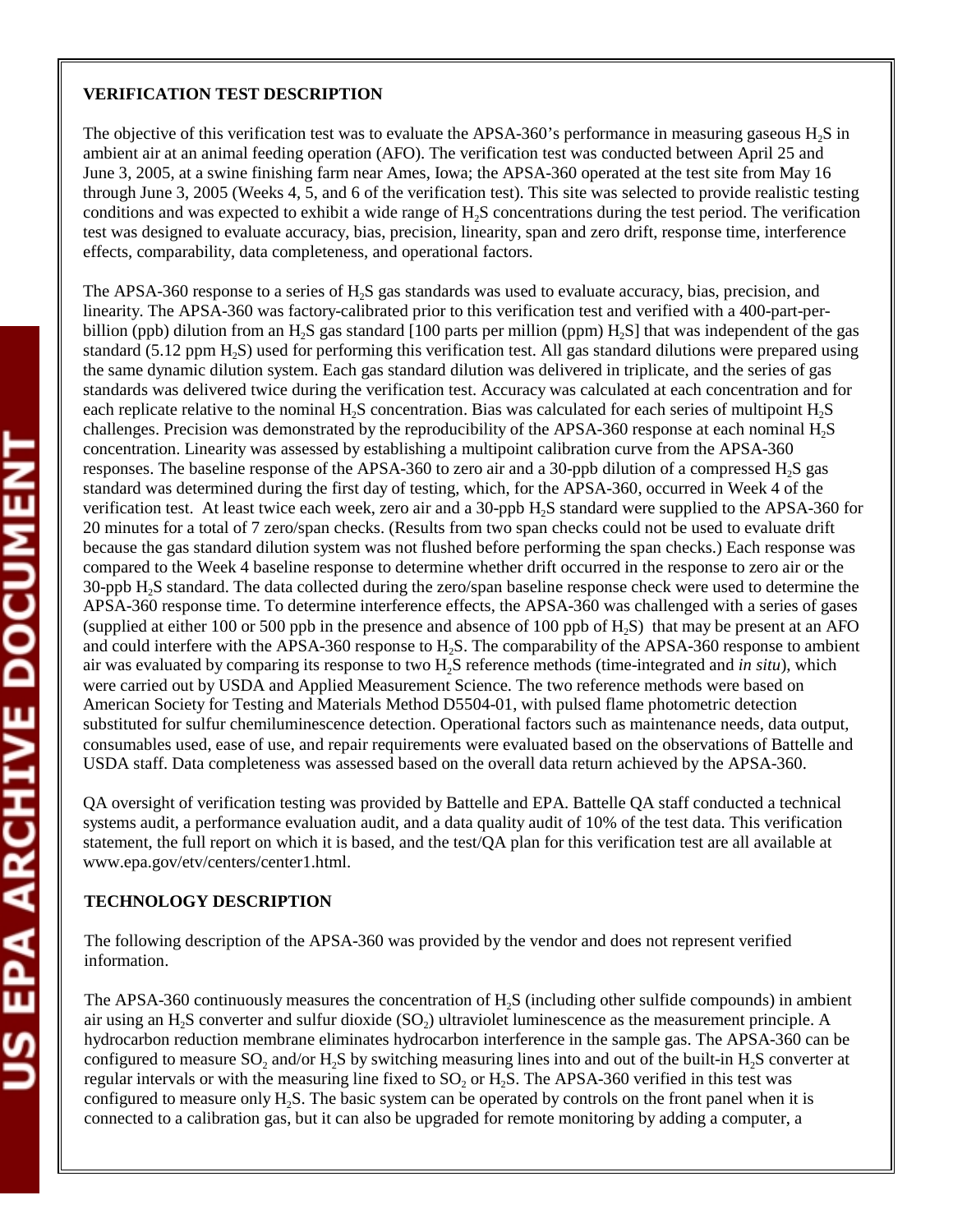controller, and a recorder using the APSA-360 AP-Remote software for Microsoft Windows. The APSA-360 can be calibrated automatically or manually and has a lower detection limit of 4 ppb.

Data logged by the AP-Remote software can be exported into Microsoft Excel. The APSA-360 has internal storage for up to several weeks of data depending on the sample rate. The data are accessible by the front panel or the AP-Remote software. Data may also be recorded by an external data logger that is connected to the analog and digital outputs of the APSA-360. As configured for the verification test, the  $4-20$  mA instantaneous H<sub>2</sub>S reading was output to an analog input channel of a Campbell Scientific Model CR43 data logger that was made available by the USDA. The data logger program sampled the APSA-360 signal every 10 seconds and recorded one-minute averages calculated from six instantaneous readings. The external data logger was used for the verification test because the AP-Remote software at the time was operational only for the Horiba ambient carbon monoxide, nitrogen oxides, SO<sub>2</sub> (only Model APSA-360CE), ozone, and total hydrocarbon analyzers. In the future, AP-Remote will be available for the APSA-360 H<sub>2</sub>S Analyzer.

The APSA-360 weighs 25 kilograms (55 pounds); it is 221 millimeters (mm, 8.7 inches) high, 430 mm (17 inches) wide, and 550 mm (22.7 inches) deep (excluding front and rear extrusions). The list price of the APSA-360 H<sub>2</sub>S-only analyzer is approximately \$18,000. The APSA-360 that alternately measures  $SO_2$  and H<sub>2</sub>S is list priced at approximately \$24,000.

# **VERIFICATION OF PERFORMANCE**

**Accuracy:** The accuracy of the APSA-360 was assessed over the range of 30 ppb to 300 ppb in terms of percent recovery (%R), which ranged from 106% to 133%, with an average of 128% for the Week 4 check. The APSA-360 %R values for the Week 5 check ranged from 120% to 135%, with an average of 131%.

**Bias:** The APSA-360 bias (average percent difference) observed during the Week 4 and Week 5 accuracy checks (30 ppb to 300 ppb) was +28% and +31%, respectively. The consistently high bias is indicative of systematic error, which would also affect the APSA-360 accuracy and could be caused by a number of factors, including, but not limited to, differences in  $H_2S$  gas standards used for calibration and testing activities, the gas standard dilution system, and APSA-360 instrumental errors.

**Precision:** The precision of the APSA-360 reading varied from 0.4% to 7.5% (percent relative standard deviation) during the Week 4 accuracy check and from 0.1% to 1.6% during the Week 5 accuracy check. The average precision calculated from each check was 2.2% and 0.5% for Weeks 4 and 5, respectively.

**Linearity:** Linearity was evaluated in terms of slope, intercept, and  $r^2$  over the range from 0 ppb to 300 ppb  $H_2S$ . For Week 4, the slope of the regression line was 1.33 ( $\pm$  0.02), with an intercept of  $-2.56 (\pm 3.62)$  and r<sup>2</sup> value of 0.9998. (The 95% confidence interval is reported in parentheses.) During Week 5, the linear regression showed a slope of 1.35 ( $\pm$  0.01), an intercept -2.47 ( $\pm$  1.76), and an r<sup>2</sup> of 1.000.

**Span and Zero Drift:** For this verification test, drift was defined as three consecutive drift check results that fell outside of the warning limit ( $\pm 2$  standard deviations) calculated for zero ( $-1.3$  ppb to  $-0.9$  ppb) and a 30-ppb span gas (34.6 to 35.5 ppb). Seven drift checks were conducted over a period of two weeks. Drift was not observed in the APSA-360 response to zero air. The last three span drift checks fell above the warning limit, indicating that drift in the APSA-360 response to the 30-ppb H<sub>2</sub>S span gas did occur. The final span drift check value was 1.4 ppb greater than the baseline response.

**Response Time:** The average 95% rise time was 5 minutes, and the average 95% fall time was 4 minutes.

**Interference Effects:** No interference effect was observed in the APSA-360 response to SO<sub>2</sub>, a blend of C1 to C6 alkanes, and ammonia. The APSA-360 showed an interference effect for carbonyl sulfide in zero air of 31% and in 100 ppb H<sub>2</sub>S of 10%. Carbon disulfide and dimethyl sulfide resulted in an interference effect of 2% to 5%. The interference effect for methyl mercaptan was 59% in zero air and 63% in 100 ppb H<sub>2</sub>S.

**Comparability:** Comparability was evaluated in terms of the slope, intercept, and  $r^2$  of a linear regression analysis of the APSA-360 averages versus the reference measurements and was calculated separately for the